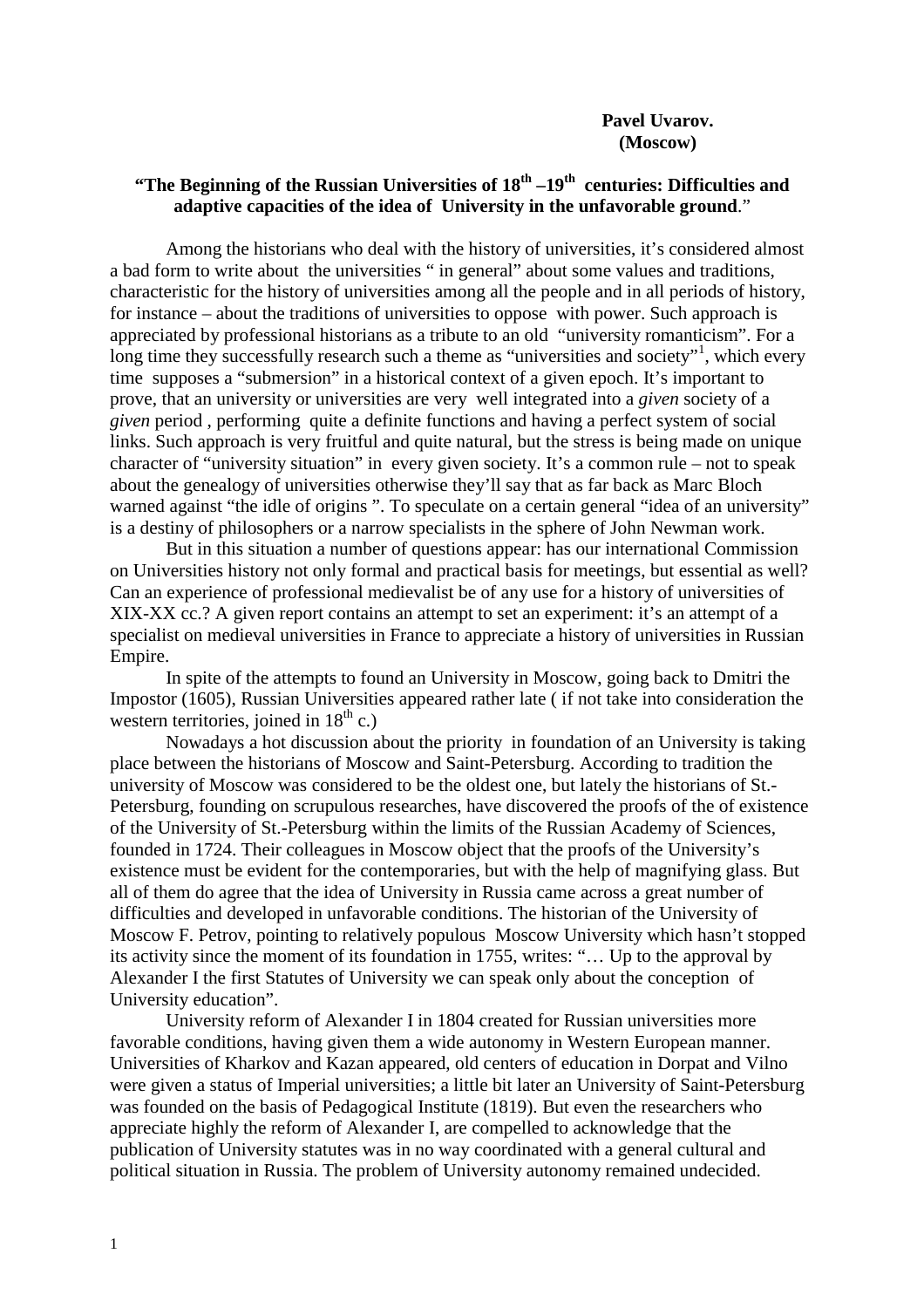The epoch of Nicholas I was less favorable for Universities. During his reign was open the only University in Kiev, instead of the University of Vilno, which was prohibited after the rebellion in Poland of 1830. Course to an attaching of a state institutions character to Russian Universities was fasten in a new University statutes in 1835 and reached its culmination after the European events of 1848. In the "gloomy seven years" of 1848-1854 ridiculously small number of students was shortened ( from 4.000 in 1837 down to 3.000 in 1853). Universities were subjected to a small-minded police guardianship and were persecuted; people even said about their complete closing or about re-subjecting to a military department. But this very suspicion towards Universities could be estimated as an indirect evidence of their influence's growth in a life of society.

The events didn't make themselves to wait, at the joint of 1850-60 a necessity of University reform was widely being discussed in a public opinion; Russia for the first time came into collision with the unknown phenomenon of the student movement ("University rebellions" of Saint-Petersburg and Moscow, disorders in Kazan, Kiev, Kharkov). University reform of 1863, having been held in the context of other "great reforms" of Alexander II, was approved by the majority of an European experts. New Statutes provided a wide autonomy and other favorable conditions for Universities . The number of students increased greatly; new Universities were opened in Odessa and Warsaw<sup>[2](#page-8-0)</sup>

University freedoms were shortened by Alexander III in the period of so-called "counter-reforms" including introduction of a new Statutes in 1884. During the reign of this Emperor the only University in Tomsk was opened (1888); broad public insisting on its opening, made ready in the previous reign. This constituted system of Russian universities had a number of faults ( not without reason thousands of students preferred to study in the Universities of Germany, Switzerland and France), nevertheless the idea of its stable existence and an ability to self-reproduction was of no doubt spread in the society. Autonomy of Universities was widened during the Revolution of 1905. Very soon new University was founded in Saratov (1909). Under the Minster of Education L. Kasso (1910- 1914) the Universities were turned back to the Statutes of 1884, many progressive teachers were dismissed; these events provoked mass protests and student disorders. Only during the War new Universities in Rostov (1915) and in Perm(1916) were founded mainly as a consequence of universities evacuation from western regions.

But let's go back to the first stage of an University's appearance in Russia. If the task of "Enlightened Absolutism" was the formation of the University education's system, then we should recognize that great sums of many were wasted. As a reason of this phenomenon historians put forward the idea about the absence of necessary social and cultural ground for their functioning as well as coolness of Katherine the Great towards Universities in the end of her reign under the influence of the Revolution in France . These both reasons are correct but not sufficient.

Firstly there were not so few innovations, which had got acclimatized in the  $18<sup>th</sup>$ century Russia rather well: from the very first steps of its development rather a good system of military education in Russia had been forming; highly-technological branches of production were functioning successfully, architecture and other arts didn't yield to European ones ; a refined noble culture was forming. The Government had both money and skilled experts in order to settle successfully the tasks, having been put forward. University leaders orientated themselves to the best West-European examples; Göttingen, Halle, Leiden, Glasgow, Edinburgh, Upsala. The consultants of Katherine the Great on the questions of education in Russia were: Diderot, Grimm, and other encyclopaedists.

Secondly, though Katherine the Great and her successors didn't satisfactory estimate the results of Revolution in France, she acted in one and the same direction with French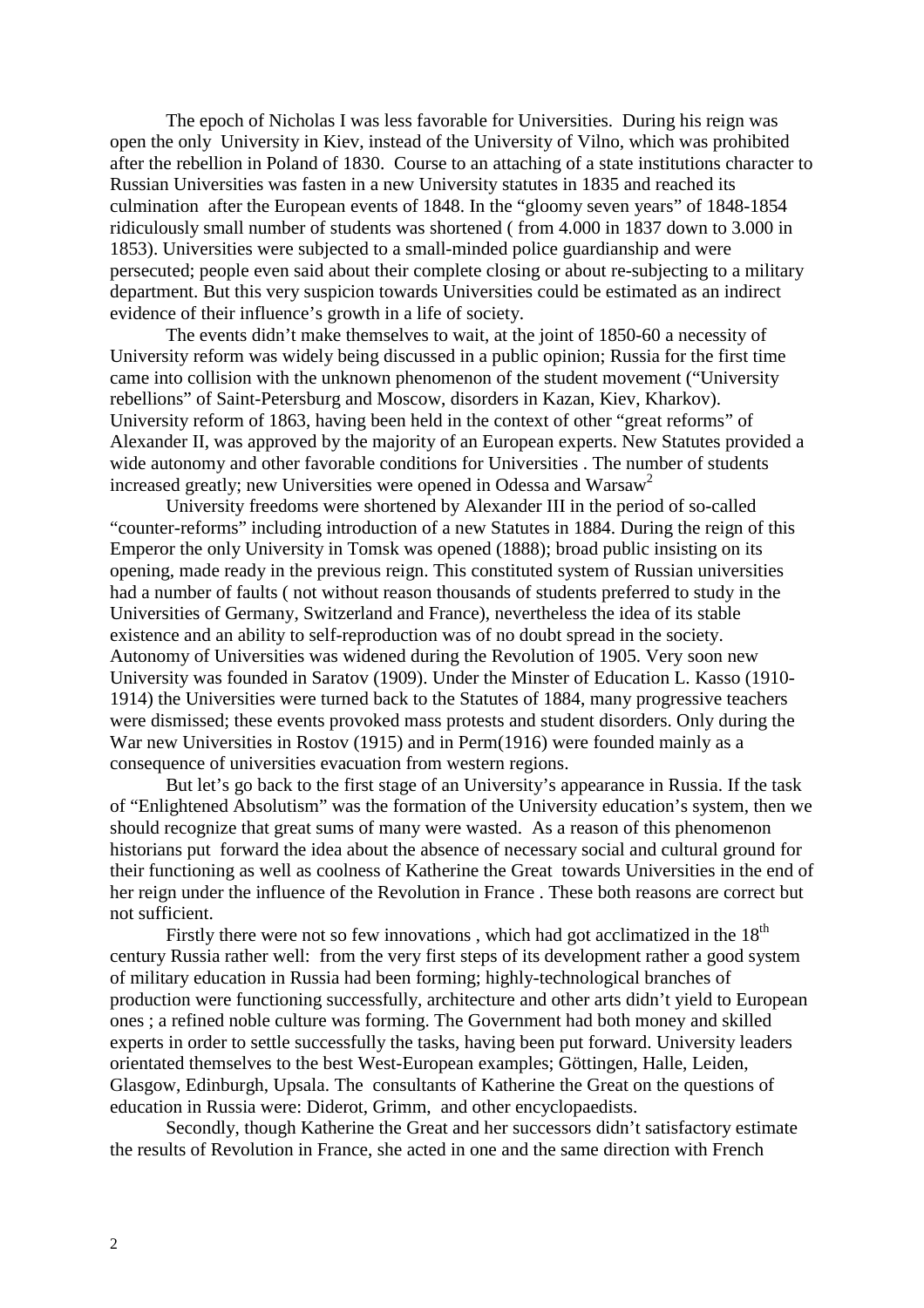revolutionaries, although not being such consistent. Revolution destroyed all University corporations in France.

In my opinion, the reasons of a relative failure of the Universities' propagation should be seen, except the other reasons, in underestimation of an University's phenomenon nature. It's curious enough, that during his ceremonial speech in Moscow University (1763), a young Russian professor Ivan Tretyakov, having addressed to the conception of Universities in Medieval Western Europe, estimated this problem as the most harmful arrangement , profitable only for clergy. According to him, only interference of the monarchs which took place later on, made this institution useful for a society. Real academic freedom was qualified by the leaders of  $18<sup>th</sup>$  century as an achievement of Reformation and especially of Enlightenment. Nowadays many scholars are still sure in this thesis , both in Russia and the  $West<sup>3</sup>$ .

Any medievalist will be astonished with this misunderstanding. However it's something more than mere misunderstanding or factual mistake.

The phenomenon of University needs a very special comprehension. It appeared in the period of the High Middle Ages, together with many fundamental European institutions such as parliaments, personal freedom, legal state, etc…. However if there are rather a great number of regions in Europe in which Western values, mentioned above, were teared away or are still being teared away, than Universities exist practically everywhere.

What feature was the main in the Universities from the very beginning of their appearance? It's clear enough that their task wasn't concluded only in the development of science, understood as an accumulation of a positive scientific knowledge. But as the center of education as well, formally they were far from being the most "effective" institutions. In the Middle Ages as well as in the Modern Period together with Universities existed more advanced and more available scientific and pedagogical structures – schools of monastic orders, humanitarian academies, town schools, Jesuit colleges, Protestant academies, royal societies, etc. But only Universities had rights to collate the grades, possessing the status "Studium generale", due to privileges, given by universal powers, Universities could collate "licentia ubique docendi"- the testimony, valuable everywhere in the Christian world. No other institution being even the most advanced, possessed such a possibility. (This difference was clearly recognized by contemporaries.<sup>[4](#page-8-0)</sup>

Authenticity of University and the grades collated by this institution were defined by an academic freedom of corporation. The state powers could force the control over the Universities, but they couldn't and didn't want to abolish the principles of ellectivity of University posts, the freedom of discussion , they hadn't to intrude in the process of collating the grades. Such was a "gifts of medieval Christianity to the modern world"<sup>[5](#page-8-0)</sup>

Both in the Middle Ages and nowadays , according to sociologist's opinion (and particularly , according to Pierre Bourdieu) , the grade has the quality of "social magic" , that is to say – the capacity to give to a person a new , relatively high social quality, awarding him with socially recognized symbolic capital. Specific "cultural code" of University, its ethics, self-estimation and ambitions gave him a high position in the society equalizing knighthood and academic degree.

In the 18<sup>th</sup> century the best Universities of Europe could be the centers of science in a modern comprehension to play the role of true centers of Enlightenment. But it was only the top of iceberg: the majority of other European universities were far from perfection from the point of view of scientific and pedagogical level. But it didn't reduce their attractiveness, because the universities were expected to collate the grades from.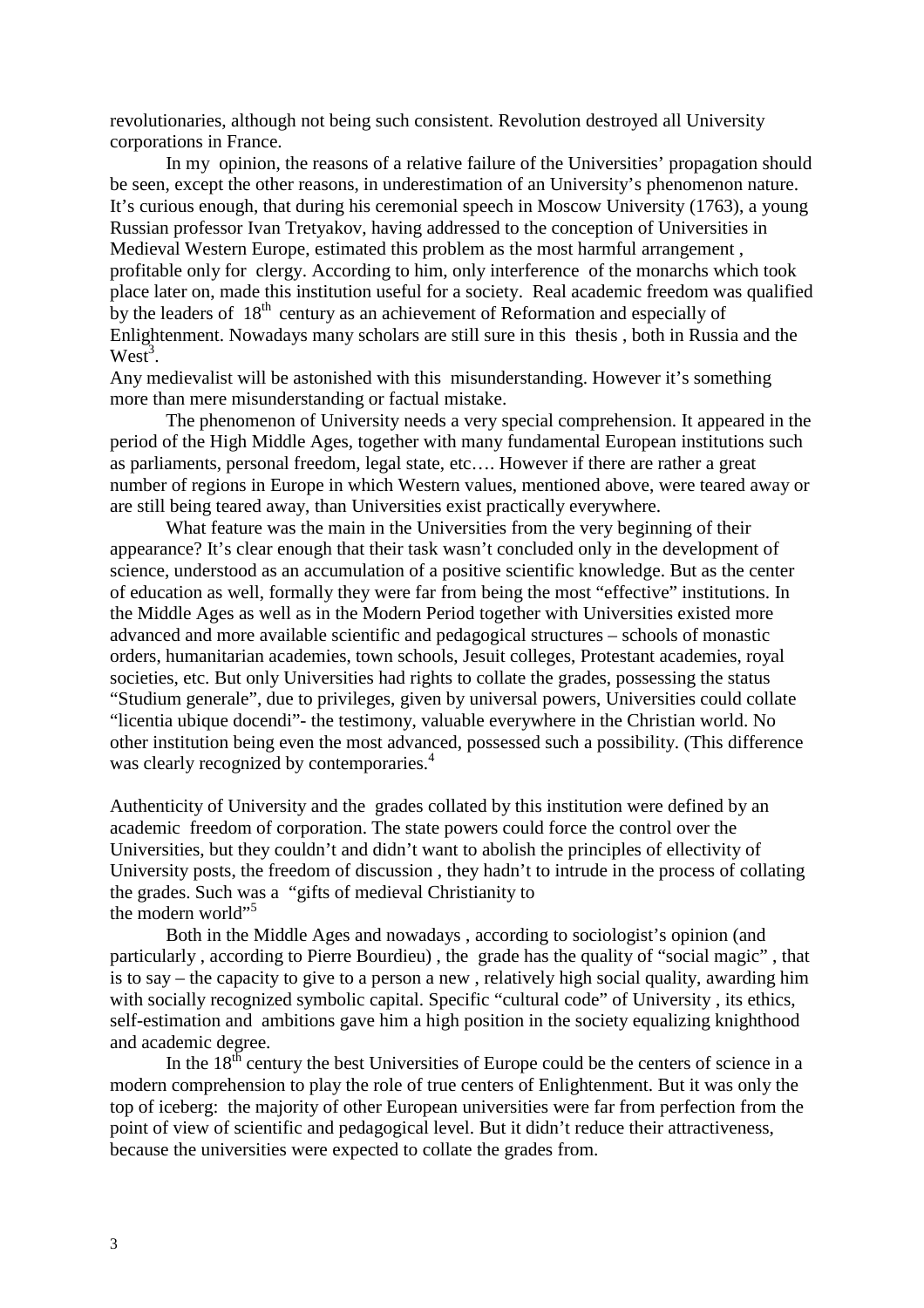The great Russian scholar of  $18<sup>th</sup>$  c. M. Lomonosov who studied in the Universities of Germany himself, demonstrated a deep comprehension of this institution's essence. In the mid of 50-s of  $18<sup>th</sup>$  c. he defined the main conditions of fruitful life of a Russian University:

- academic freedom: the self- government of the University based on reliable privileges;the right of an University corporation to collate the grades
- including of the possessors of university graduates and university professors in the Table of Ranks, the acknowledgement of equality of university and noble state.

But nothing of this was realized in the  $18<sup>th</sup>$  century. Why the "Enlightened" Absolutism" didn't meet those simple demands? Paradoxically , but the ideology of Enlightenment itself didn't give a possibility to penetrate into the nature of the phenomenon of University. Knowledge was estimated very highly by that intellectual age. But it was only useful knowledge, directly serving the state and public wealth. In this connection it's quite characteristic that everywhere, including Russia, the most popular among intellectuals and administrative persons, was John Lock with his utilitarian concept of education. Katherine Dashkova, retinue of Katherine the Great and the President of the Academy of Sciences, was an admirer of John Lock and of utilitarian Edinburgh school.

It's not surprisingly that the idea of independent privileged corporation didn't provoke sympathy either from empresses or from their intellectual experts.

About the fact of impeding of the process of university milieu's forming in Russia from the side of the utilitarian approach of the state, the examples from the history of Moscow University testify. There were relatively few students here; they were spent by the state great sums of money. But only two of its 300 students, having entered the University during the period of the 1755-1770 , have managed to listen to complete course. The others either left the University themselves or were mobilized for a state service according to governmental orders.

In addition to this fact it's necessary to take into consideration a very low attractiveness of University education for the noble men as well as the absence of traditions and possibilities of its obtaining for other estates. The students were forcedly driven in the university; for example in the university of the academy of St-Petersburg they were really punished with the sticks. The Linguistic gap between foreign ( in general –German) professors and native audience also was a reason of a number of difficulties.

Nevertheless, the phenomenon of University took deep roots , in spite of greatest difficulties. The reasons of this process was concluded in a virulence of University.

University culture, formed in the Middle Ages, possessed an internal logic capable to reveal itself in relative independence from outer circumstances and from dominating ideology. In other words, if at least the main elements of University system were outlined, a definite "force of things" showing to the university public definite decision and actions, began to act.

This rather spontaneous manifestation of University culture's features in Russia is especially didactic. Russian University of 18<sup>th</sup> century didn't possess at least small autonomy.

But an embryo of University corporation appeared spontaneously – the conference of professors, which could act in spite of the will of powerful administrators: directors and curators who were ruling the University. However , both professors and directors were unanimous in their attempts to keep the students, who were constantly turned off for a state's necessities , in the attempts to give them a possibility to listen to complete courses and continue their education. The powers didn't give a University in Russia any right to collate the grades, but the University milieu took such attempts quite independently ( such an initiative activity was extremely rare in Russia). Some persons acted in such a way due to the strength of habits, having accepted during their own experience in the universities abroad; some persons acted according to professional skill, which had been accepted during the long stay in the University of Moscow, subjecting to University culture's logic.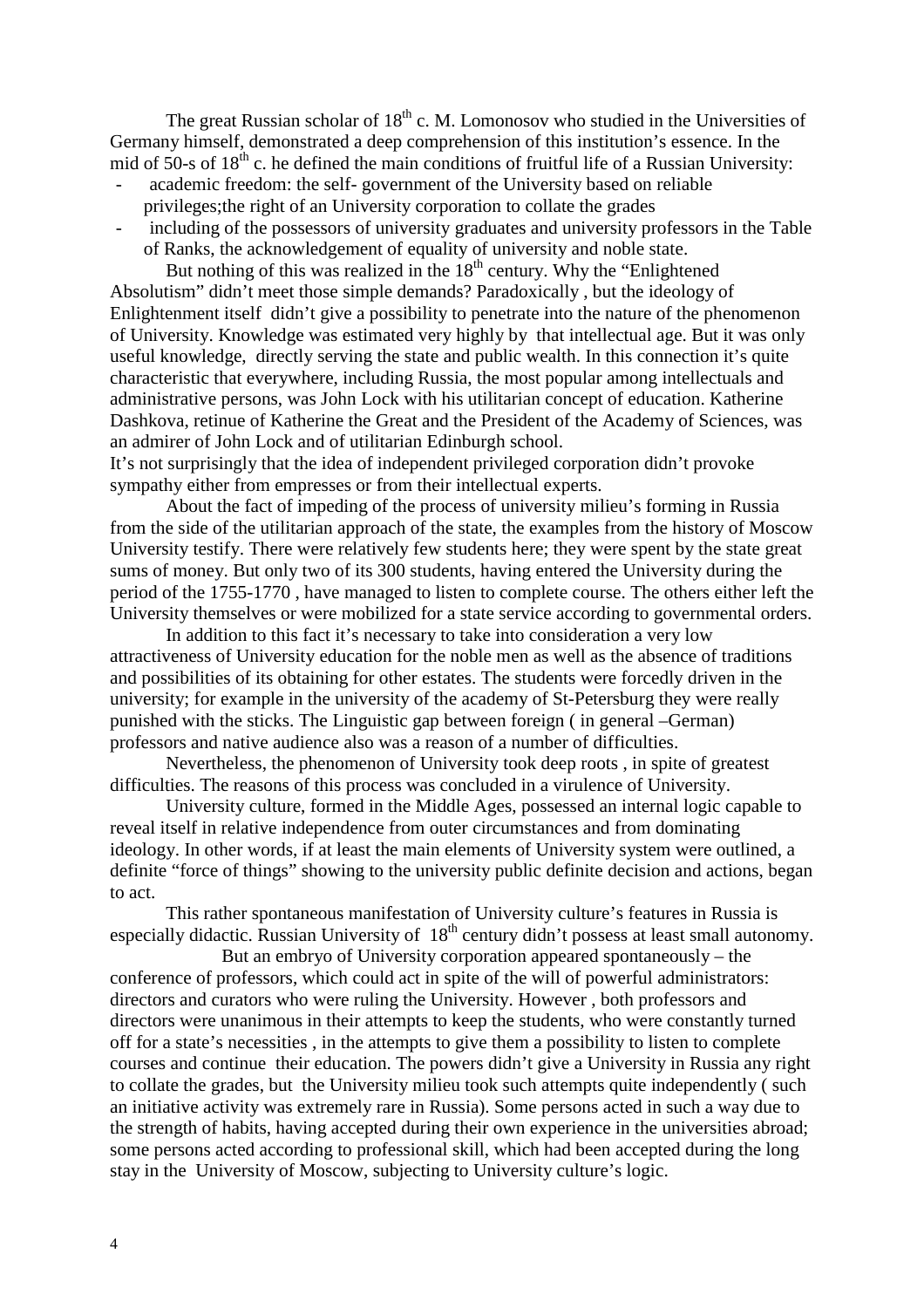It's necessary to note , that freemasonry in Moscow has flourished on the university ground. It was caused by a number of reasons. However, it's quite clear for a medievalist, that a university milieu always and everywhere is apt to heterodox doctrines from of Wiclef and Huss to jansenists and pietists .

Besides, this quality expressed the necessity of students and magisters to feel themselves a kind of chosen minority, devoted adepts, standing in contradiction to social environment, but holding the Light of true learning as well.

>From the period of the Middle Ages University culture distinguished itself with deep discrepancy. Perhaps, those contradictions were the very factors to ensure its unique stability and adaptive capacity, aspiration for freedom, struggle for autonomy, desire to mark its own identity coexisted with a constant extraversity, with volition to enlighten the public, to popularize a "high science", to interpret the mystery of knowledge in vernacular language. The University of Moscow, hardly having constituted and having not properly developed the system of its corporations began actively perform this mission.

In this way University culture, going back to  $13<sup>th</sup>$  c. Combined both confidence in a unique status of knowledge, in a special character of its nobleness based on a grades' system and pretensions on quite a traditional nobleness, on noble rank. In the 18<sup>th</sup> century Russia education still didn't give any definite rank, it wasn't considered to be a factor of ennobling. But anyway the students of Academy in Saint-Petersburg asked permission to have not only money allowances , but court swords as well. School-leaving pupil of "ignoble origin" who studied in a high-school attached to the University of Moscow since 1757 were given court swords as a symbol of noble rank. University cleans class distinctions, knowledge ennobles – that's the oldest postulate of university culture which was in contradiction with the rules of Russian Empire.

In Russian University of  $18<sup>th</sup>$  c. Some other characteristic features of University culture revealed themselves evidently, as well as its main contradictions. For instance, it was a combination of administrative and territorial isolation from the surrounding environment with multicanal vital connection between University and town with aspiration for publicity and popularization of science. Availability of own University values and confidence in ennobling role of knowledge got along together with desire to incorporate in the "Table of Ranks" , hierarchy . Russian University as Universities of Western Europe appeared to be closely connected with publishing of books. It's hardly possible to overestimate the role of Novikov's "University Printing house" in Moscow in the development of Russian culture. But there was also a characteristic feature of the period: rather spontaneously the University leaders began to have a claim on censor's functions. This is a feature of Western European Universities, which had its roots in a high self-estimation of Universities, in their pretensions on universal character of their knowledge.

Step by step a special milieu had been forming in the University, which demonstrates clear distinctions from surrounding world. For instance, semi-official newspaper "Moscow Records" didn't leave room to anything private. The only exclusion were the news from the private life of university professors. It's not surprising that the very University culture could put a person in a situation , inconceivable from the point of view of the Russian Empire's "spirit of Law", For example, in 1794 young doctor Nevzorov , had been made answerable for taking part in mason Lodge, proclaimed during the inquest: " I belong to the University and according to its Statutes I must answer in no way as in the presence of the University's deputy". The most astonishing feature was that because of its proclamation he had managed to avoid persecutions.

In a half a century of its existence University of Moscow already possessed a cultural milieu which gave rise to a number of persons – the authors of university reform. In 1802 M. Muraviov, the pupil of Moscow University, made up "A critical Inscription of the Moscow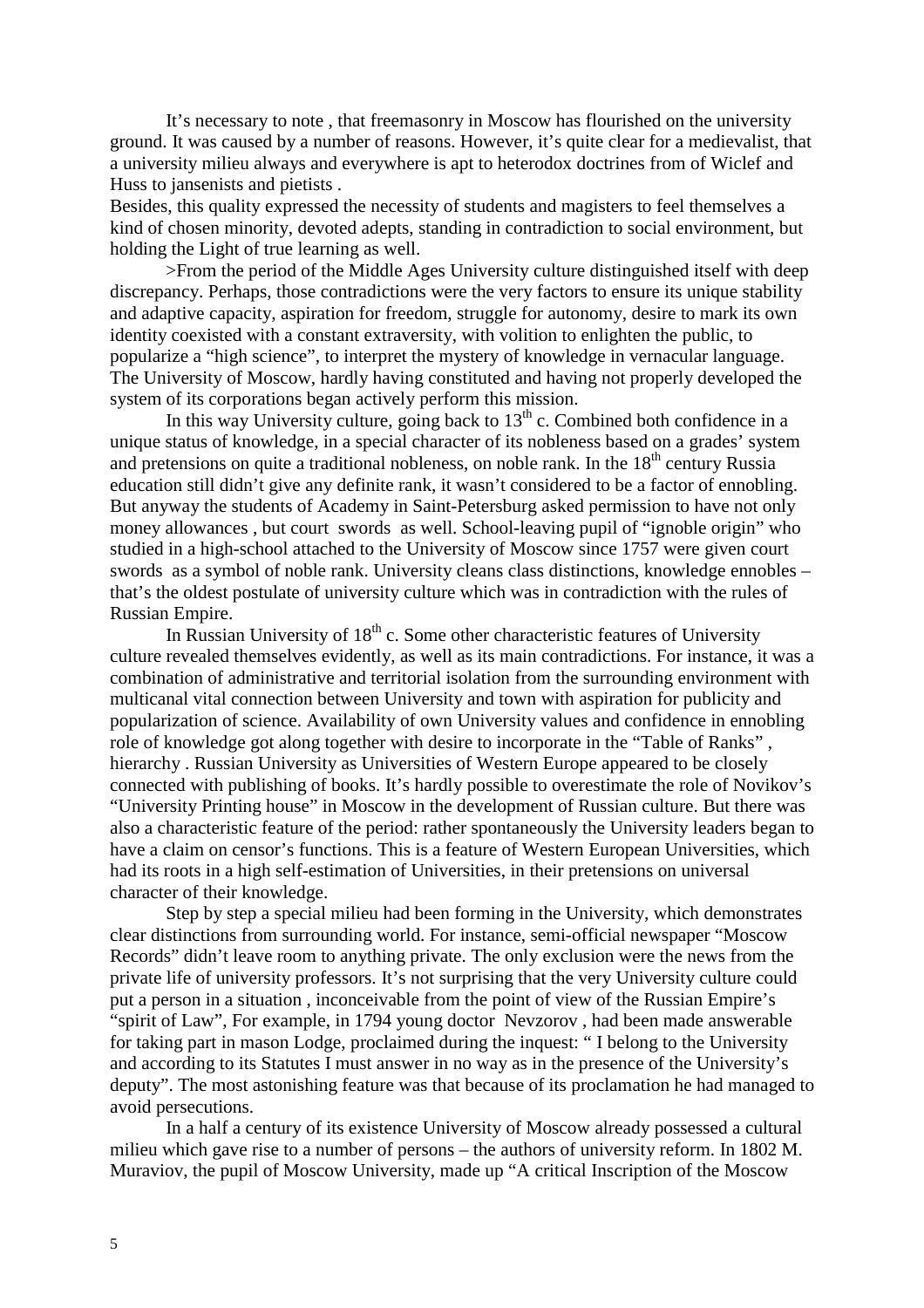University's needs" which to a considerable extent became a basic for the University Reform of Alexander I . As a vice-minister of education and a guardian of Moscow educational district, Muraviov took a possibility to realize his ideas. In a new Statutes the principle of University autonomy was successively maintained. All University posts , including the post of rector were elective. All important functions , including collating of grades, ruling over the University and over its vast educational district, carrying out censorial functions in its district were placed on University Council. Educational district was directed by its guardian, appointed by the tsar, but when it was necessary, a rector could act apart from the guardian. In Muraviov's other authors of University reform's opinions "aspirations of professors mustn't be limited by the university's tasks, but should be stretched for the whole state". The university milieu take an active part in the many scientific societies' activity : " Society of Tasters of Nature", "Free Economic Society", "Society of amateurs of Russian Antiquities".

University reform in Russia turned astonishingly to be consonant to a German romantic renaissance of the idea of University , the most fully represented by titanic figure of Wilhelm von Humboldt. However, it's possible to speak not so much of direct reception of his ideals, but in particular of general ideas of that period's adaptation , taken mainly from Göttingen. Muraviov, the pupil of Moscow university was perfectly integrated in European University space, he was an honorable member of the University of Leipzig, close friend of Christopher Meyners from Göttingen, famous theorist and historian of University education. However, besides Muraviov there were many other Moscow university professors, connected with Göttingen, who had occasion to put into practice the reform of university. In Moscow it was by no means an aspiration to superficial imitation of University practice's rules, but – an inherent product of University culture , having taken deep roots on the Russian ground. The typical representatives of this generation were the first three rectors: 1. K. Tchebotarev, N. Strachov, Th. Bause, whose biographies were closely connected with Moscow University.

It's evient for any medievalist, that the ideas odf "University romanticism» both of Germany and of Russia , were in accordance with the notions of medieval university thinkers like Jean Gerson.

The historians usually point out that Russian universities having closely come in their Statutes to the European universities, hung posed in mid air, not corresponding either local social political conditions, or general aims of powers. It had as a consequence inevitable collapse of University reform

and revision of university Statutes. Really, as a rule, the Statutes were not kept strictly; a rector and University council had no either possibilities or desire to withstand to the guardian. University of Kazan and the University of Saint-Petersburg, which had just been created (or recreated, as the historians of St.-Petersburg try to prove) were crushed as long ago as under Alexander I's reign by the guardians M. Magnitsky and D.Runitch . The last proclaimed the root of all evil in the process of coping out by the Statutes of "inadmissible gothic forms". However a lot depended on traditions. The Magnitsky's attack on the Kazan University was in a certain degree justified – high role of University , described by the statutes coordinated badly with a miserable University reality. But it's characteristic, that the first guardian here was Rumovsky, an educative person, who, however, was far from the University tradition; he ruled the University of Kazan as classic School. At that very period the university of Kharkov had far more, viability, being directed by D. Karazin who had been formed as administration according to Moscow University's tradition.

The University of Moscow managed to use the results of the Alexander I's reform better in comparison with other institutions; for the reform was counted upon the stable university milieu and traditions of university culture's existence. That's why Moscow University turned to be stable to the persecutions of the Nicholas I reign, having put into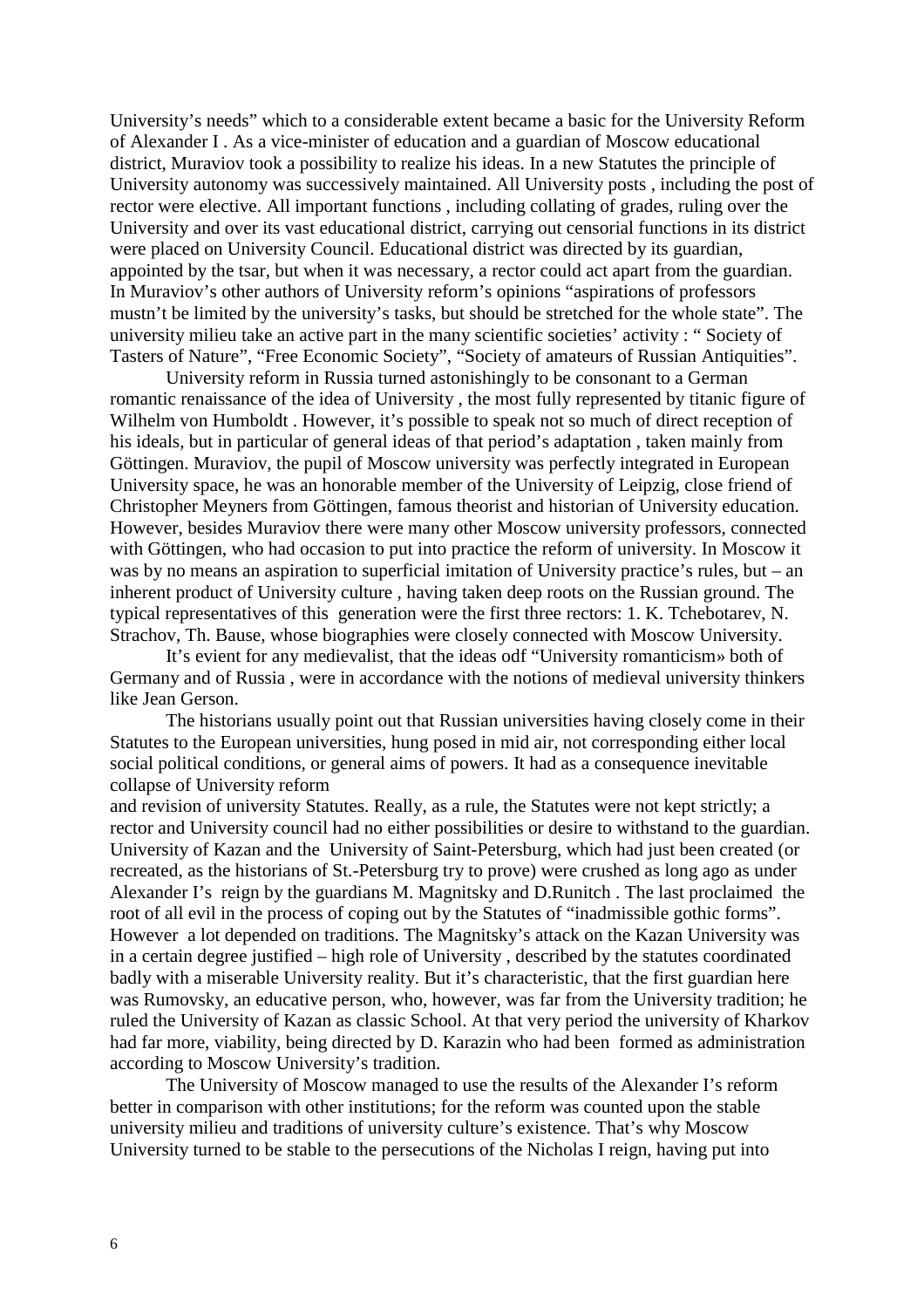existence a number of original thinkers of 30-s of the  $19<sup>th</sup>$  c., who played a role of national identity's holders, traditional for university culture.

They say, that Nicholas I defined the university of Moscow as a "Den of Wolfs"; and going along the Moscow University's buildings, knitted his brows and was in a bad mood for a whole day. He had reasons for that: not so much the ideas, but the spirit of the University was in contradiction with barrack ideal of the Emperor.

Under Nicholas I the Government tried to deprive the university education of its general and liberal character. The students, who were specializing at a definite faculty, were prohibited to attend lectures of other faculties; "general" sciences were taken off from the university courses, only special ones were left; the contents of courses were strictly controlled by the powers.

Nevertheless, the Statutes of 1835 was to some degree a recognition of Universities' importance, an attempt to include them in a Empire institutions' general system, giving to them relatively a high place. For so much efforts were spent to control them, then they were considered to be an important element of state machine <sup>[6](#page-8-0)</sup>

The necessity of a new reform of University had been growing more evident after the Crimean War. Prince Tscherbatov, who worked out the project of the new Statutes of the University, gave to Russian universities an extremely cuorious diagnosis: "Crying faults of University education and science in Russia are explained by the prejudice of government against high theoretical education as well as by aspiration to attach utilitarian and practical character to University teaching".

The struggle against utilitarianism inevitably appeared to be connected with the struggle for University autonomy. The destiny of the idea of the "open University", analogues to College de France, is characteristic. It was put forward bith by left-radical leaders and by administrators – keepers of the pillars of autocracy, such as Baron Corf . From his point of view an "open University" can overcome dangerous corporative spirit of youth: "it's very bad that the university represents something like a kind of original civil state, separated from all others". Real interest to the project was shown by Earl Shuvalov, chief of the III-d department (political police of Russian Emperor), who had put forward an idea to annul entrance examinations in the University. But both students and professors resolutely protested against these intentions.

Struggle for autonomy , for shutting the University off the society and state control, for freedom of science paradoxically was connected with an establishment of a high role of universities just as the mouthpiece of public opinion. Universities appeared to be in the center of mutual movement for reforms. Admiral Putyatin, in 1861 being appointed a minister of Education, declared with a military strictness :

" from a certain moment the students, being influenced by professors, began to appreciate Universities not like institutions which ought to work out the ideas of better State governing, at the same time estimating themselves as persons , destined to play an important role in political existence of Russia».

The University of Kharkov had a reputation of more "calm" in comparison with the others. But even there the guardian of educational district D. Levshin anxiously reported to the tsar: "some professors under the pretext of university freedoms' protection go too far that usurp the right to interfere in the subjects, which are not subjected to their competence". General-major N. Annenkov, who investigated the University of Kharkov, comes to conclusion about "misunderstanding by the students of the idea of high mission of Universities… They consider that everyone of them, together with a student uniform, putting on, stands in the head of progress and enlightenment of the whole country and gains a right to solve all modern problems".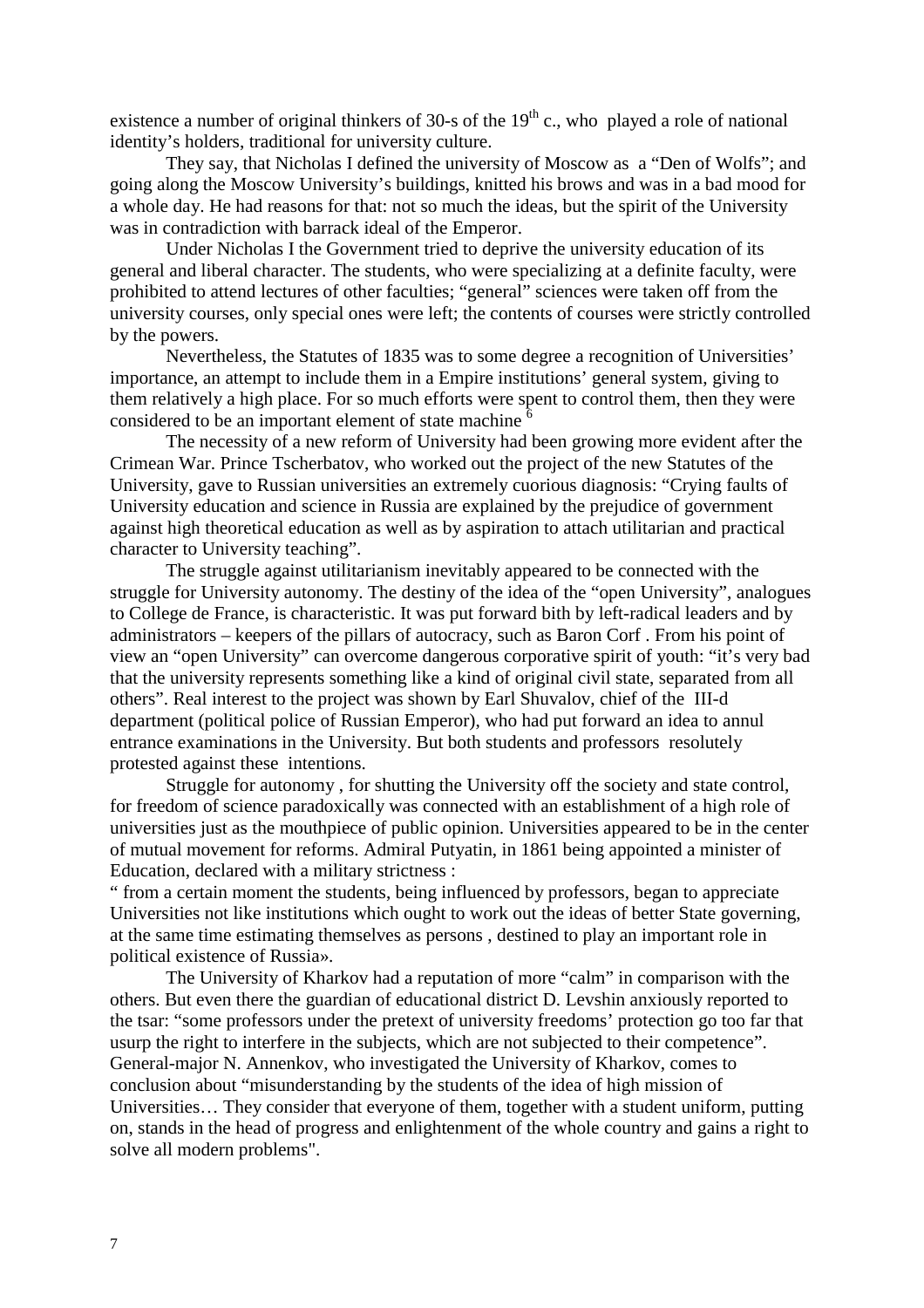Again a historian, specializing in a history of medieval universities , recognizes in these invectives, the features of an ancient code of an university culture. With the help of similar reproaches the University of Paris was disapproved from  $14<sup>th</sup>$  up to  $16<sup>th</sup>$  centuries.

In spite of evident specificity of Russian universities, they were included in a mutual European university space quite completely.

Besides the personal contacts of Russian professors with European universities there were also conscious attempts to intrude into the nature of the University phenomenon and a appeals to the problems of history and theory of Universities. Many articles which were devoted to these problems were bought as bestsellers. For example, the sketches of K. Kavelin and I. Babst. On the other hand the projects of university reforms were exposed before to European experts . Homogeneity of the European university space was manifested also in an astonishing consonants of the discourses of Russian struggles against the administrative utilitarianism ( like Russian scientist N. Pirogov ) with the John Newman's conception of "ideal university".

Belief in a liberal meaning of University education, accent on the process of forming of a well-developed persons, in Russia as well as in Dublin got along together with persuasion in the fact that the Universities were the sources of wisdom, lamp of universe, and they were called for to transform the whole society.

Student disorders , which had become since 1861 a constant factor of the Russian society's life as well as the constant headache of the government, were one of the indices of a final integration of university into social tissue. The same kind of indicator was a struggle of public for a new universities' creation, hot discussions on the educative problems.

Surely, Russian universities couldn't help reflecting the specificity of Russian society. As a characteristic features of a Russian university system should be defined constantly high (even in the periods of maximum autonomy) dependence from the State and as a consequence, dependence from the subjective factor ( from the character of a guardian, from the views of a minister, from the mood of a monarch). It could be also a reason for more evident ( in comparison with the West) vulnerability of Russian universities.

On the other hand, a very specific role in Russia played an educative strata, that is to say – the famous Russian "intelligentsia", which can be characterized by a hypertrophy of a traditional contradiction of university culture. It's very special socio-cultural position , fencing it from the main parts of the society and from the State, coexisted with an aspiration to transform the social order to serve the country and to rule it. Intelligentsia was apt to pretend to the messianic role in the great deal of enlightenment and liberation of the people.

But in spite of the evident specificity of Russian universities and their dependence from surrounding reality , the role of internal university impulses, based on the logic of university milieu's self-development and the code of university culture with its medieval character, is quite clear for us.

The ideology of Enlightenment with its utilitarian character, made it difficult to comprehend the essence of University phenomenon. Just on the contrary, every time the struggle against utilitarian approach and for academic autonomy led to debates not preventing from, but promoting the growing of the universities' role in society.

But how far is it possible to develop the paradoxical idea about opposition of University phenomenon to Enlightenment?

I believe, that astonishing discrepancy so many times demonstrated by the history of University , can warn us against such straightforward proclamations. Really, belief in the direct practical use of Universities for the State as a convenient form of gaining practical special knowledge and from useful specialist' training, leads to a mistaken understanding of the University's nature. But this misunderstanding of powers many times was favorable for universities, and this extremely evident in Russia's case. Utilitarian illusion of Enlightenment